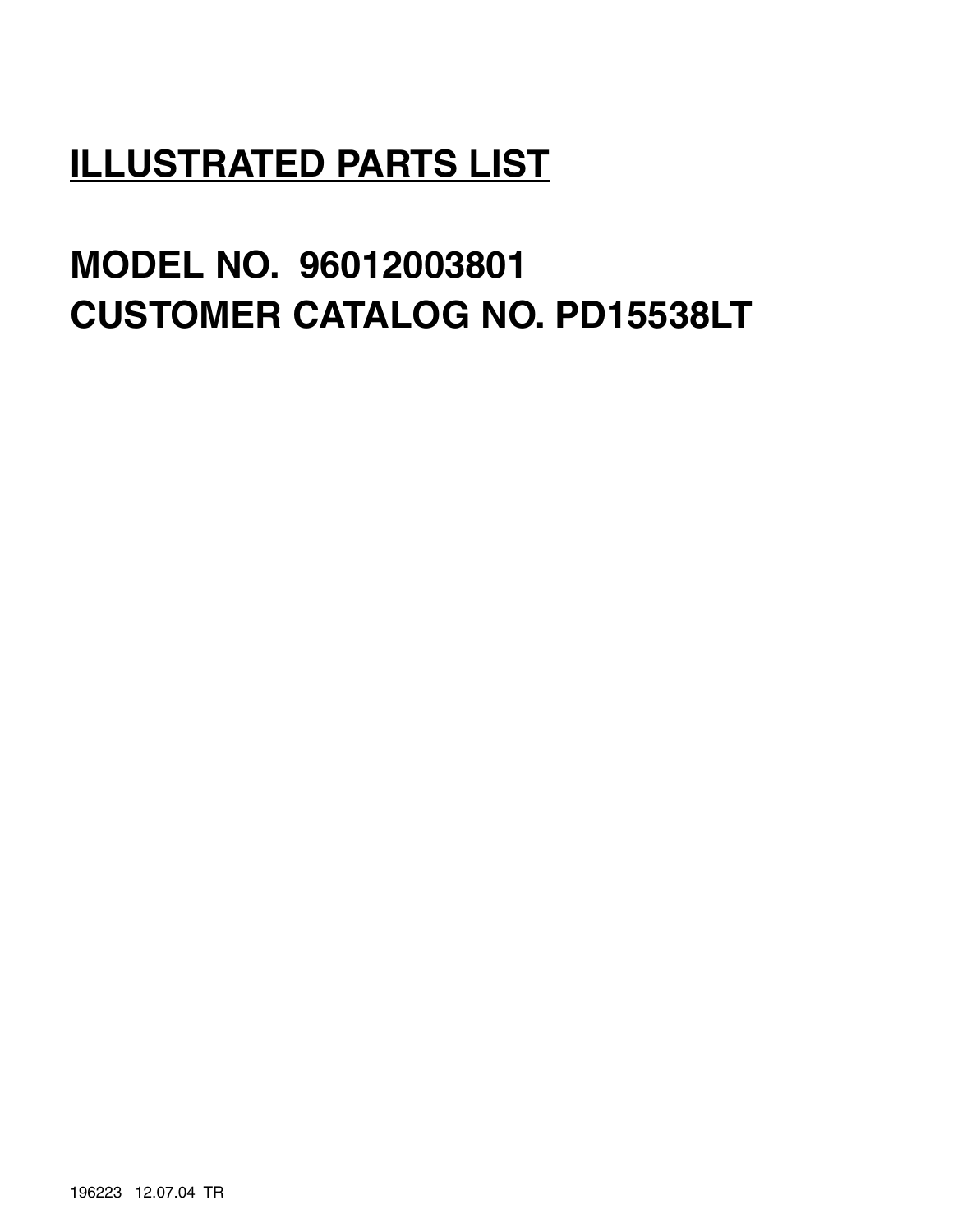**TRACTOR - - MODEL NUMBER PD15538LT (96012003801)**

**DECALS**



| NO.            | KEY PART<br>NO. | <b>DESCRIPTION</b>           | <b>KEY</b><br>NO. | PART<br>NO. | <b>DESCRIPTION</b>              |
|----------------|-----------------|------------------------------|-------------------|-------------|---------------------------------|
| $\overline{2}$ | 196228          | Decal, Replacement           | 14                | 194544      | Decal, Hood LH                  |
| -3             | 184769          | Decal, Engine HP             | 15                | 145005      | Decal, Caution, Battery         |
| 4              | 170563          | Decal Warning                | 16                | 193863      | Decal, Oper Sdl P/L Gear Dr Eng |
| 5              | 188979          | Decal, SDPNL                 | 17                | 136832      | Decal, V-Belt Sch.              |
| -6             | 157140          | Decal, Fender Danger English | $ -$              | 138311      | Decal, Handle Lft Height Adj.   |
| 7              | 189705          | Decal Ins Str Wh             | $ -$              | 194598      | Manual, Operator's E&F          |
| 9              | 158166          | Decal Fender                 | $ -$              | 196223      | Manual, Parts E&F               |
| 12             | 194543          | Decal, Hood RH               |                   |             |                                 |
|                |                 |                              |                   |             |                                 |

**WHEELS & TIRES**



| <b>KEY</b><br>NO.                                            | <b>PART</b><br>NO. | <b>DESCRIPTION</b>                 |  |  |
|--------------------------------------------------------------|--------------------|------------------------------------|--|--|
| 1                                                            | 59192              | Cap, Tire valve                    |  |  |
|                                                              | 65139              | Stem, Valve                        |  |  |
| $\frac{2}{3}$                                                | 124157X            | Tire, Front                        |  |  |
| $\overline{\mathbf{4}}$                                      | 59904              | Tube, Front (Service item only)    |  |  |
| 5                                                            |                    | 106732X624 Rim assembly, 6"front   |  |  |
| 6                                                            | 278H               | Fitting, Grease (Front wheel only) |  |  |
| $\overline{7}$                                               | 9040H              | Bearing, Flange (Front wheel only) |  |  |
| 8                                                            |                    | 106108X624 Rim assembly, 8" rear   |  |  |
| 9                                                            | 123969X            | Tire, Rear                         |  |  |
| 10                                                           | 7152J              | Tube, Rear (Service item only)     |  |  |
| 11                                                           | 104757X428         | Cap, Hub Axle                      |  |  |
|                                                              | 144334             | Sealant, Tire (10 oz. Tube)        |  |  |
| All component dimensions given in U.S. inche<br><b>NOTE:</b> |                    |                                    |  |  |

ensions given in U.S. inches  $\frac{1}{1}$  inch = 25.4 mm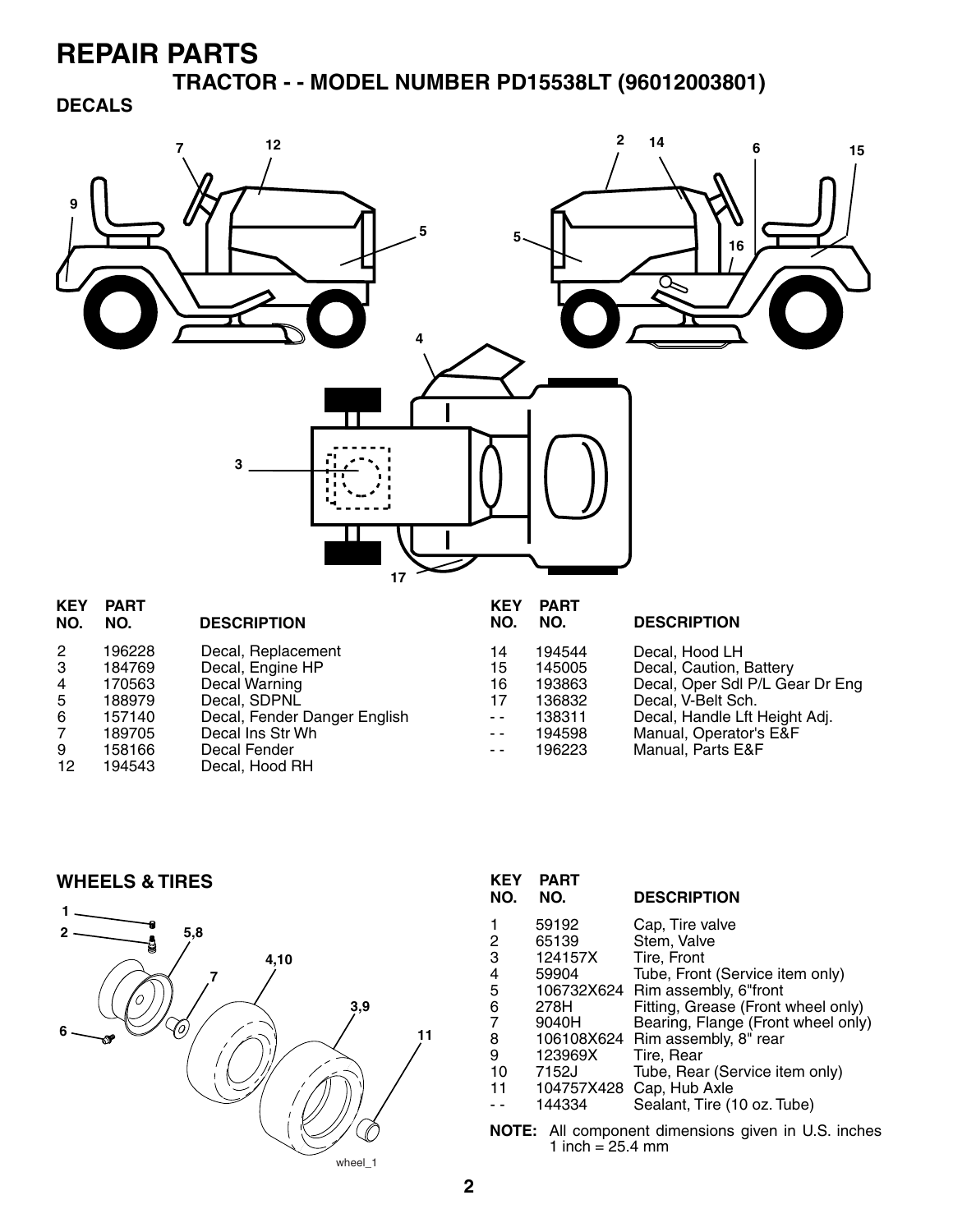### **TRACTOR - - MODEL NUMBER PD15538LT (96012003801)**

#### **SCHEMATIC**

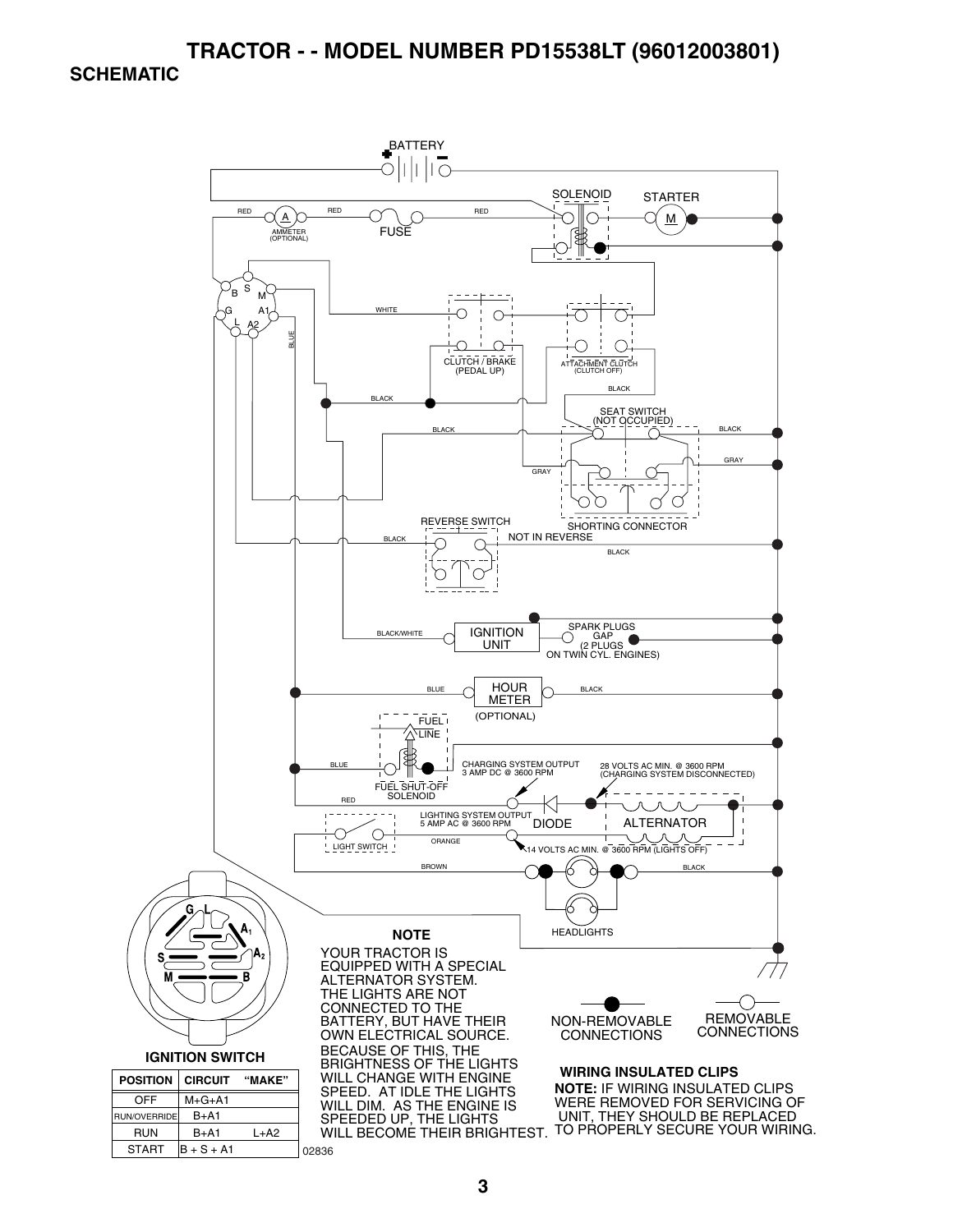**TRACTOR - - MODEL NUMBER PD15538LT (96012003801) ELECTRICAL**

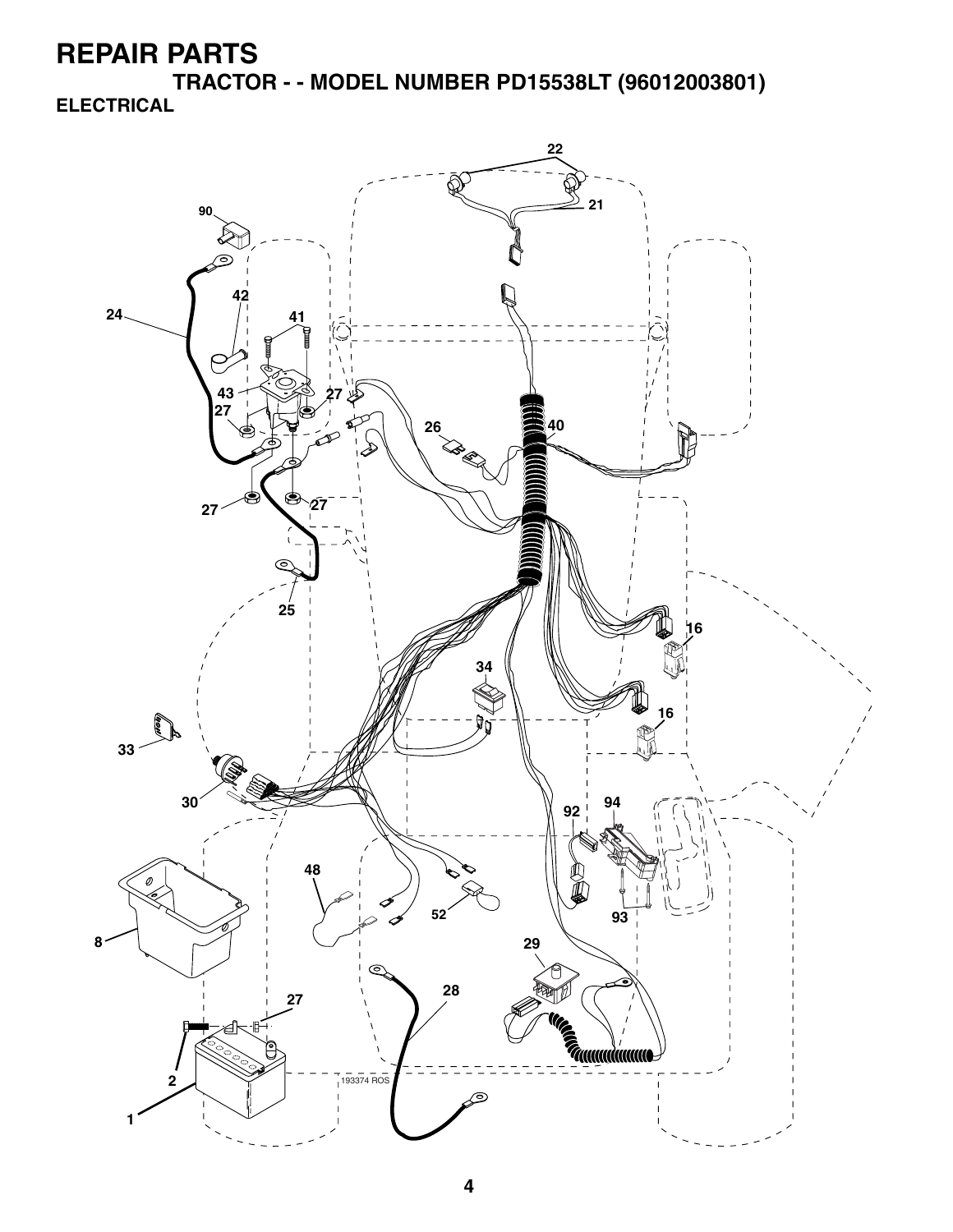**TRACTOR - - MODEL NUMBER PD15538LT (96012003801) ELECTRICAL**

| KEY<br>NO. | <b>PART</b><br>NO. | <b>DESCRIPTION</b>             |
|------------|--------------------|--------------------------------|
| 1          | 163465             | Battery                        |
| 2          | 74760412           | Bolt Hex Hd 1/4-20 unc x 3/4   |
| 8          | 176689             | Box Battery                    |
| 16         | 176138             | Switch Interlock               |
| 21         | 175688             | Harness Asm Light W/4152j      |
| 22         | 4152J              | Bulb Light #1156               |
| 24         | 4799J              | Cable Battery 6 Ga. 11"red     |
| 25         | 146147             | Cable Battery                  |
| 26         | 175158             | Fuse 20 AMP                    |
| 27         | 73510400           | Nut Keps Hex 1/4-20 unc        |
| 28         | 4207J              | Cable Ground 6 Ga. 12"black    |
| 29         | 192749             | Switch                         |
| 30         | 193350             | Switch Ign                     |
| 33         | 140401             | Key Ign                        |
| 34         | 110712X            | Switch Light/Reset             |
| 40         | 193374             | Harness Ign                    |
| 41         | 71110408           | Bolt Blk Fin Hex 1/4-20        |
| 42         | 131563             | <b>Cover Terminal Red</b>      |
| 43         | 178861             | Solenoid                       |
| 48         | 140844             | Adapter Ammeter                |
| 52         | 141940             | <b>Protection Wire Loop</b>    |
| 90         | 180449             | <b>Cover Terminal Battery</b>  |
| 92         | 193465             | Harness Pigtail Reverse Switch |
| 93         | 192540             | Screw Plastite 10-14 x 2.0     |
| 94         | 191834             | Module Reverse                 |

**NOTE:** All component dimensions given in U. S. inches  $1$  inch = 25.4 mm.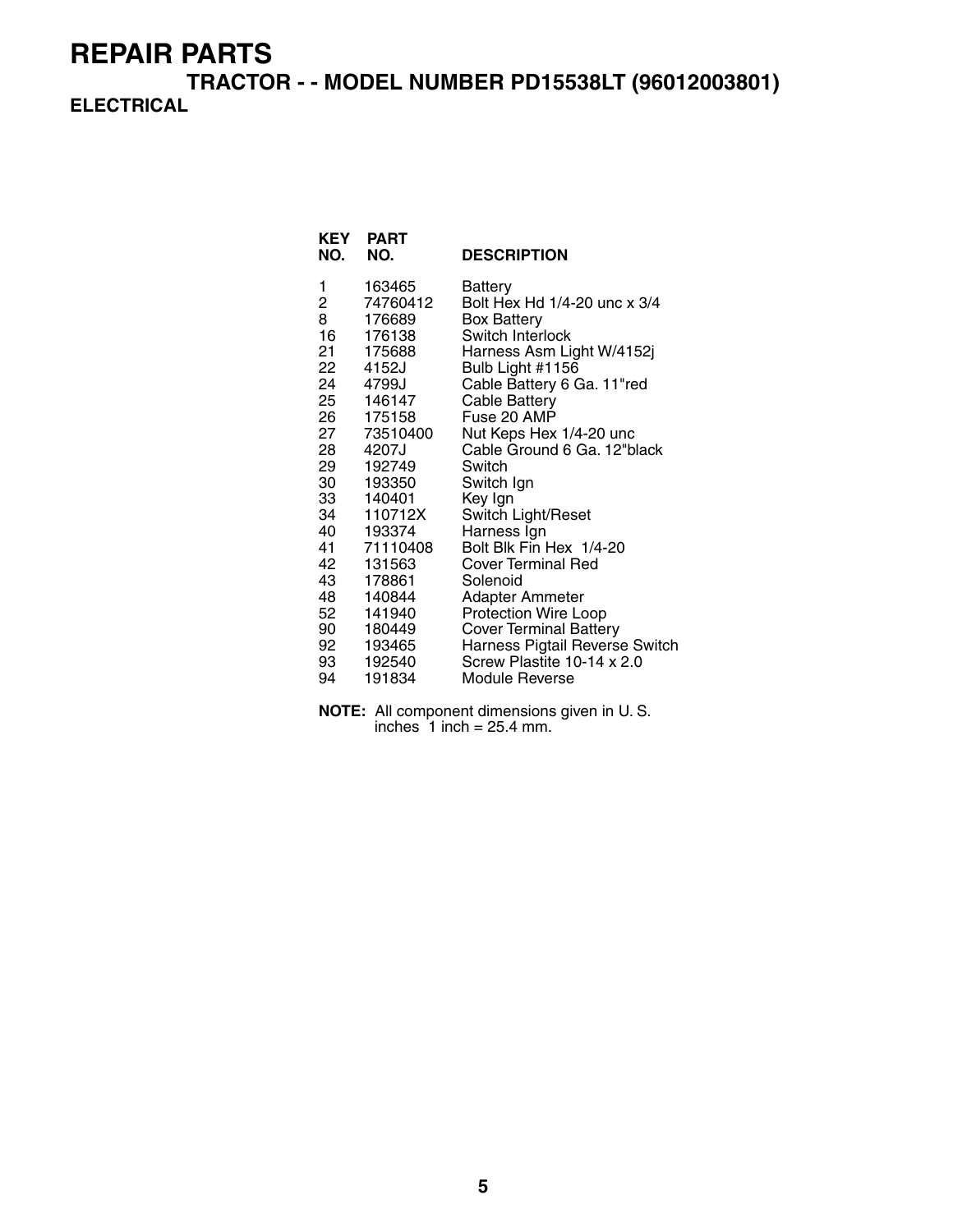**TRACTOR - - MODEL NUMBER PD15538LT (96012003801)**

**CHASSIS**

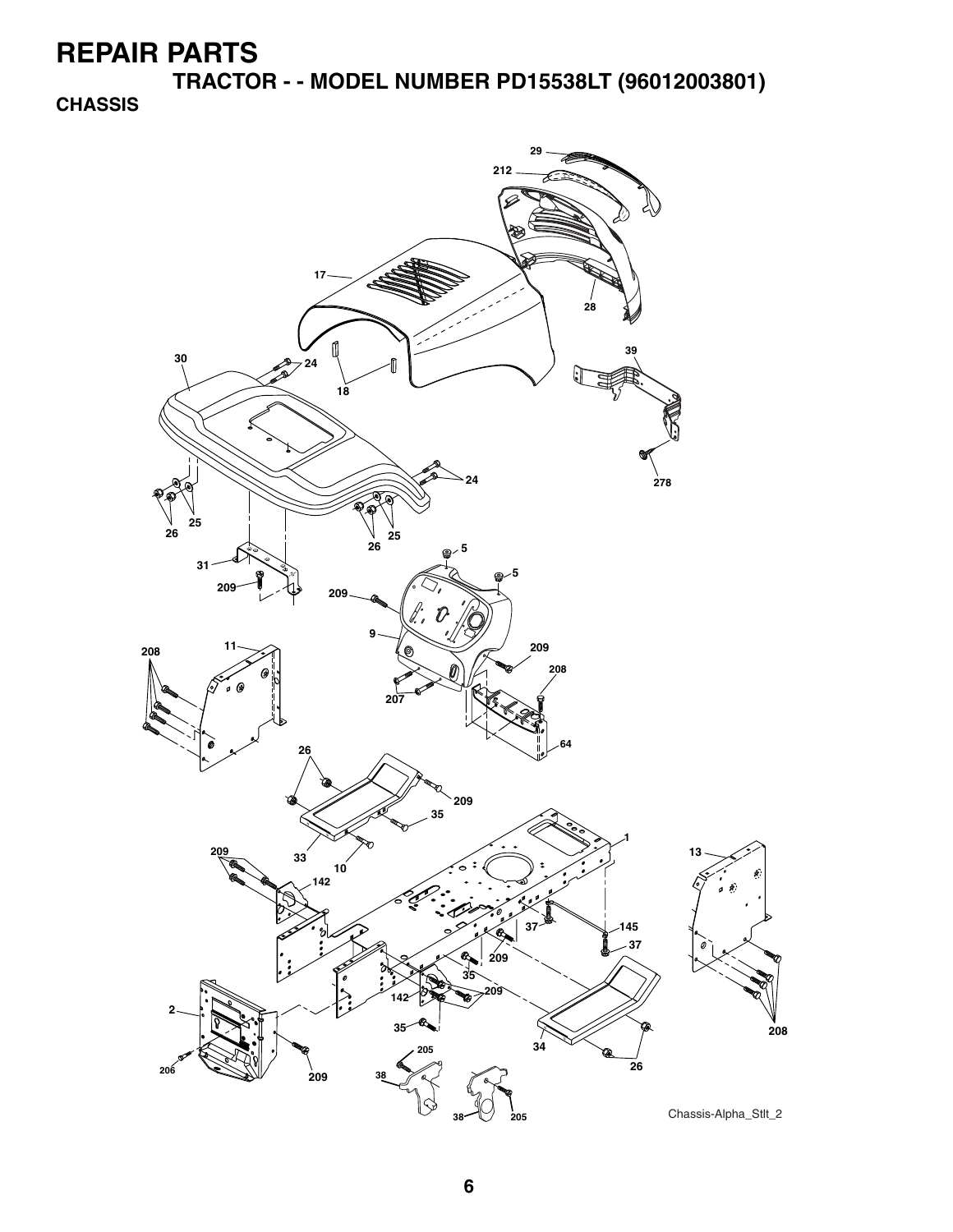**TRACTOR - - MODEL NUMBER PD15538LT (96012003801)**

### **CHASSIS**

| KEY<br>NO.                                                                                                                                                                                                                     | <b>PART</b><br>NO.                                                                                                                                                                                                                                                                                                                                  | <b>DESCRIPTION</b>                                                                                                                                                                                                                                                                                                                                                                                                                                                                                                                                                                                                                                                                                                                                                                                                                                                                                                   |
|--------------------------------------------------------------------------------------------------------------------------------------------------------------------------------------------------------------------------------|-----------------------------------------------------------------------------------------------------------------------------------------------------------------------------------------------------------------------------------------------------------------------------------------------------------------------------------------------------|----------------------------------------------------------------------------------------------------------------------------------------------------------------------------------------------------------------------------------------------------------------------------------------------------------------------------------------------------------------------------------------------------------------------------------------------------------------------------------------------------------------------------------------------------------------------------------------------------------------------------------------------------------------------------------------------------------------------------------------------------------------------------------------------------------------------------------------------------------------------------------------------------------------------|
| 1<br>$\overline{\mathbf{c}}$<br>5<br>9<br>10<br>11<br>13<br>17<br>18<br>24<br>25<br>26<br>28<br>29<br>30<br>31<br>33<br>34<br>35<br>37<br>38<br>39<br>64<br>142<br>145<br>205<br>206<br>207<br>208<br>209<br>212<br>278<br>. . | 174619<br>176554<br>155272<br>193510X010<br>72140608<br>174996<br>187559X428 Hood<br>184921<br>74780616<br>19131312<br>73800600<br>187598<br>192526X428 Fender<br>136619<br>72110606<br>17490508<br>175710<br>187568<br>154798<br>175702<br>156524<br>17490608<br>170165<br>17670508<br>17670608<br>17000612<br>187569<br>191611<br>5479J<br>187801 | Chassis<br>Drawbar, Stretch<br>Bumper, Hood/Dash<br>Dash<br>Bolt, Carriage 3/8-16 x 1<br>Panel Dash LH<br>172105X010 Panel Slkscr Dash RH<br><b>Bumper Hood</b><br>Bolt Fin Hex 3/8-16 unc x 1 Gr. 5<br>Washer 13/32 x 13/16 x 12 Ga.<br>Nut Lock Hex w/Ins 3/8-16 unc<br>Grille/Lens Asm (Include Key nos. 29 and 212)<br>187567X599 Lens Grille Basic Bar<br>Bracket Fender Repl 109873X<br>179716X428 Footrest Pnt LH<br>179717X428 Footrest Pnt RH<br>Bolt Rdhd Sht Sqnk 3/8-16 x 3/4<br>Screw Thdrol 5/16-18 x 1/2 TYT<br>Bracket Asm. Pivot Mower<br><b>Bracket Pivot</b><br>Dash Lower<br><b>Plate Reinforcement</b><br>Rod Pivot Chassis/Hood<br>Screw Thdrol 3/8-16 x 1/2<br>Bolt Shoulder 5/16-18<br>Screw Thdrol 5/16-18 x 1/2<br>Screw Thdrol 3/8-16 x 1/2<br>Screw Hex Wsh Thdrol 3/8-16<br>Insert Lens Reflect<br>Screw 10 x 3/4 Single Lead-Hex<br>Plug Button Blk 359 Dia Choke<br>Plug Dome Plastic |

**NOTE:** All component dimensions given in U.S. inches 1 inch =  $25.4$  mm.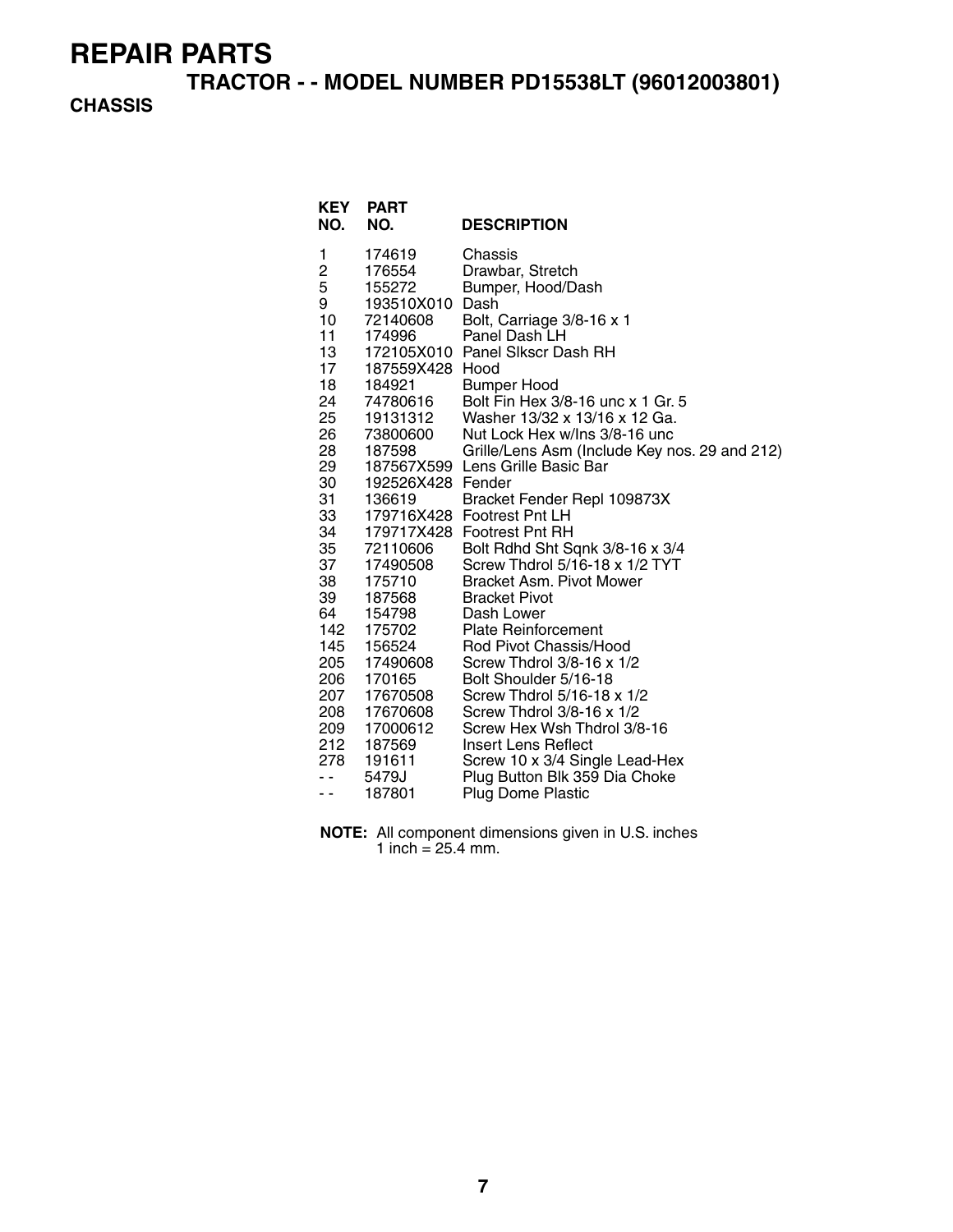**TRACTOR - - MODEL NUMBER PD15538LT (96012003801)**

**DRIVE**

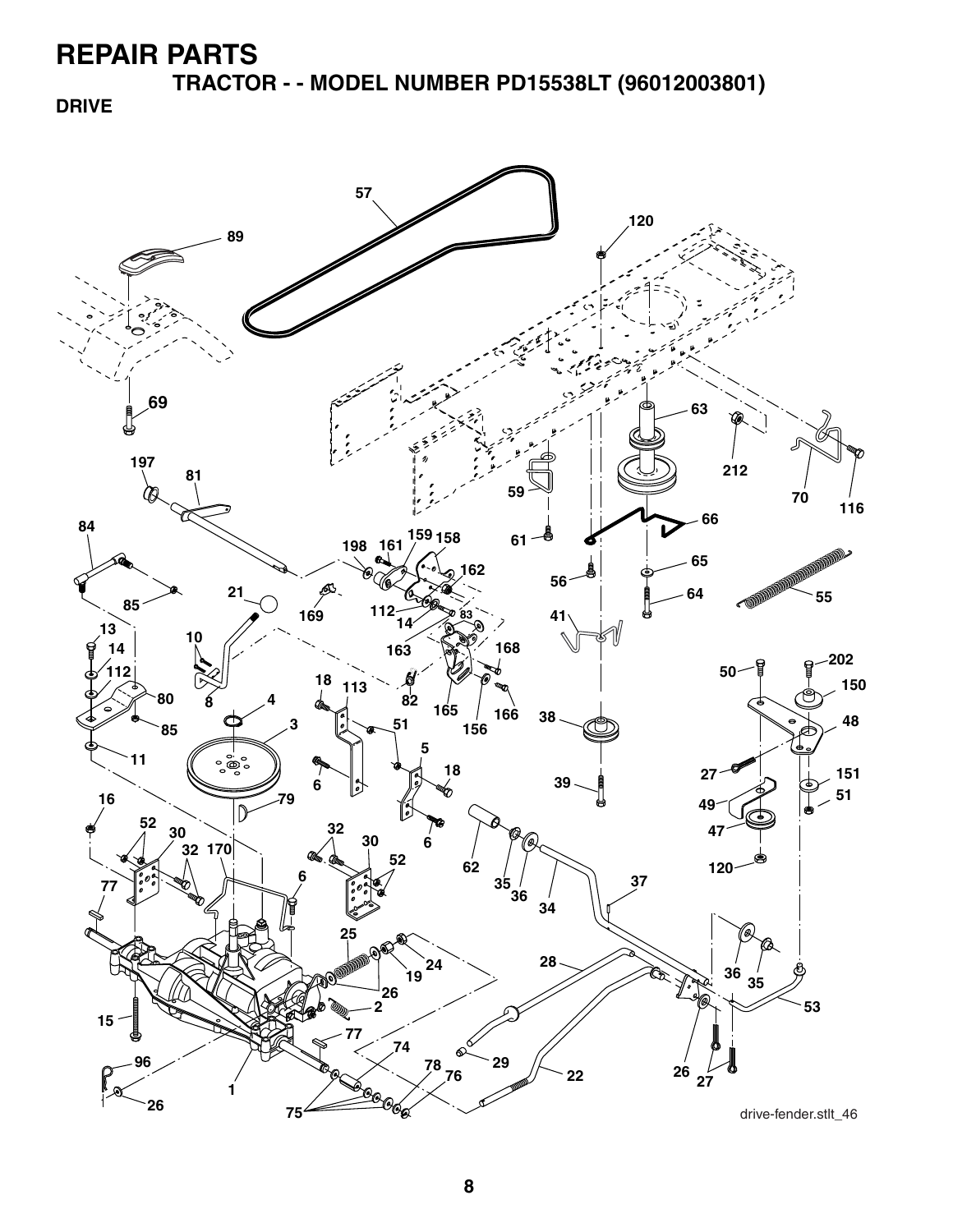# **TRACTOR - - MODEL NUMBER PD15538LT (96012003801)**

### **DRIVE**

| <b>KEY</b><br>NO. | <b>PART</b><br>NO. | <b>DESCRIPTION</b>                                            | <b>KEY</b><br>NO. | <b>PART</b><br>NO.         | <b>DESCRIPTION</b>                                  |
|-------------------|--------------------|---------------------------------------------------------------|-------------------|----------------------------|-----------------------------------------------------|
| 1                 | .                  | Transaxle Dana D4360-139                                      | 62                | 8883R                      | Cover Pedal Blk Round                               |
|                   |                    | (Order parts from transaxle manu-                             | 63                | 175410                     | <b>Engine Pulley</b>                                |
|                   |                    | facturer)                                                     | 64                | 173937                     | <b>Bolt Hex</b>                                     |
| 2                 | 146682             | Spring Return Brake T/a Zinc                                  | 65                | 10040700                   | Washer Lock Hvy Hlcl Spr 7/16                       |
| 3                 | 123666X            | Pulley Transaxle 18" tires                                    | 66                | 154778                     | Keeper Belt Engine Foolproof                        |
| 4                 | 12000028           | Ring Retainer # 5100-62                                       | 69                | 142432                     | Screw Hex wsh HiLo 1/4 x 1/2 unc                    |
| 5                 | 121520X            | Strap Torque 30 Degrees                                       | 70                | 134683                     | Guide Belt Mower Drive RH                           |
| 6                 | 17000512           | Screw 5/16-18 x 3/4                                           | 74                | 109502X                    | Spacer Axle                                         |
| 8                 | 192706             | Rod Shift Fender Adjust Lt                                    | 75                | 121749X                    | Washer 25/32 x 1 1/4 x 16 Ga.                       |
| 10                | 76020416           | Pin Cotter 1/8 x 1 Cad                                        | 76                | 12000001                   | E-ring #5133-75                                     |
| 11                | 105701X            | Washer Plate Shf 388 Sq Hole                                  | 77                | 123583X                    | Key Square 2 0 x 1845/1865                          |
| 13                | 74550412           | Bolt 1/4-28 unf Gr. 8 W/Patch                                 | 78                | 121748X                    | Washer 25/32 x 1-5/8 x 16 Ga.                       |
| 14                | 10040400           | Washer Lock Hvy Helical                                       | 79                | 2228M                      | Key Woodruff #9 3/16 x 3/4                          |
| 15                | 74490544           | Bolt Hex FLGHD 5/16-18 Gr. 5                                  | 80                | 131488                     | Arm Shift                                           |
| 16                | 73800500           | Nut Lock Hex w/ins 5/16-18                                    | 81                | 165594                     | Shaft Asm Cross Tapered PMST/20                     |
| 18                | 74780616           | Bolt, Fin Hex 3/8-16 unc x 1 Gr. 5                            | 82                | 165711                     | Spring Torsion T/a                                  |
| 19                | 73800600           | Nut Lock 3/8-16 unc                                           | 83                | 19171216                   | Washer 17/32 x 3/4 x 16 Ga.                         |
| 21                | 106933X            | Knob                                                          | 84                | 166229                     | Link Transaxle Dana/18" Zinc                        |
| 22                | 130804             | Rod Brake Blk Zinc 26 840                                     | 85                | 150360                     | Nut Lock Center 1/4 - 28 FNTHD                      |
| 24                | 73350600           | Nut Hex Jam 3/8-16 unc                                        | 89                |                            | 192054X428 Console Shift STLT                       |
| 25                | 106888X            | Spring Rod Brake 2 00 Zinc                                    | 96                | 4497H                      | Retainer Spring 1"                                  |
| 26                | 19131316           | Washer 13/32 x 13/16 x 16 Ga.                                 | 112               | 19091210                   | Washer 9/32 x 3/4 x 10 Ga.                          |
| 27                | 76020412           | Pin Cotter 1/8 x 3/4 Cad                                      | 113               | 127285X                    | Strap Torque LT                                     |
| 28<br>29          | 175765<br>71673    | Rod Brake Parking LT/YT                                       | 116               | 72140608                   | Bolt Rdhd Sq Neck 3/8-16 x 1                        |
| 30                |                    | Cap Brake Parking                                             | 120               | 73900600                   | Nut Lock Flg. 3/8-16 unc                            |
| 32                | 174973<br>74760512 | <b>Bracket Mtg Transaxle</b><br>Bolt Hex Hd 5/16-18 unc x 3/4 | 150               | 175456                     | <b>Spacer Retainer</b>                              |
| 34                | 175578             | <b>Shaft Asm Pedal Foot</b>                                   | 151               | 19133210                   | Washer 13/32 x 2 x 10                               |
| 35                | 120183X            |                                                               | 156               | 166002                     | Washer Srrted 5/16ID x 1.125                        |
| 36                | 19211616           | Bearing Nylon Blk 629 Id<br>Washer 21/32 x 1 x 16 Ga.         | 158               | 165589                     | <b>Bracket Shift Mount</b>                          |
| 37                | 1572H              | Pin Roll 3/16 x 1"                                            | 159               | 183900                     | Hub Tapered Flange Shift Lt                         |
| 38                | 179114             | <b>Pulley Composite Flat</b>                                  | 161               | 72140406                   | Bolt Rdhd Sqnk 1/4-20 x 3/4                         |
| 39                | 72110622           | Bolt RDHD 3/8-16 unc x 2-3/4 Gr. 5                            | 162               | 73680400                   | Nut Crownlock 1/4-20 unc                            |
| 41                | 175556             | Keeper Belt Flat Idler                                        | 163               | 74780416                   | Bolt Hex Fin 1/4-20 unc x 1 Gr. 5                   |
| 47                | 127783             | Pulley Idler V Groove Plastic                                 | 165               | 165623                     | <b>Bracket Pivot Lever</b>                          |
| 48                | 154407             | <b>Bellcrank Asm</b>                                          | 166               | 17490510                   | Screw 5/16-18 x 5/8                                 |
| 49                | 123205X            | Retainer Belt Style Spring                                    | 168               | 165492                     | Bolt Shoulder 5/16-18 x .561                        |
| 50                | 72110612           | Bolt Carr. Sh. 3/8-16 x 1-1/2 Gr. 5                           | 169               | 165580                     | <b>Plate Fastening</b>                              |
| 51                | 73680600           | Nut Crownlock 3/8-16 unc                                      | 170               | 187414                     | Keeper Belt Transaxle Gear                          |
| 52                | 73680500           | Nut Crownlock 5/16-18 unc                                     | 197               | 169613                     | Nyliner Snap-In                                     |
| 53                | 105710X            | Link Clutch                                                   | 198<br>202        | 169593<br>72110614         | <b>Washer Nyliner</b>                               |
| 55                | 105709X            | Spring Return Clutch 675                                      |                   |                            | Bolt RdHd 3/8-16 unc x 1-3/4 Gr. 5                  |
| 56                | 17060620           | Screw 3/8-16 x 1-1/4                                          | 212               | 145212                     | Nut Hexflange Lock                                  |
| 57                | 160855             | V-Belt Ground Drive 95 30                                     |                   |                            | NOTE: All component dimensions given in U.S. inches |
| 59                | 169691             | Keeper Belt Span Ctr                                          |                   | 1 inch = $25.4 \text{ mm}$ |                                                     |
| 61                | 17120614           | Screw 3/8-16 x .875                                           |                   |                            |                                                     |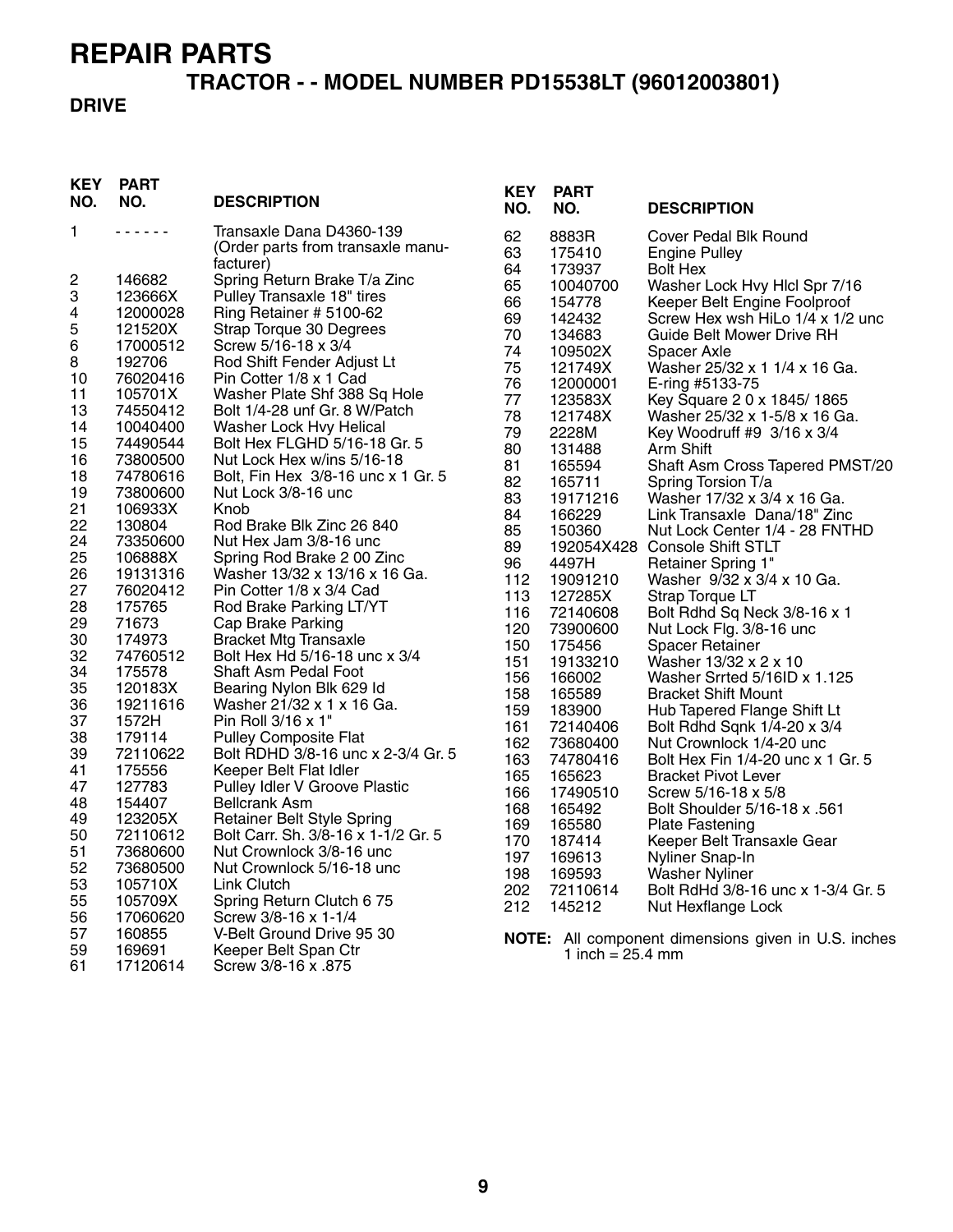**TRACTOR - - MODEL NUMBER PD15538LT (96012003801)**

**STEERING**

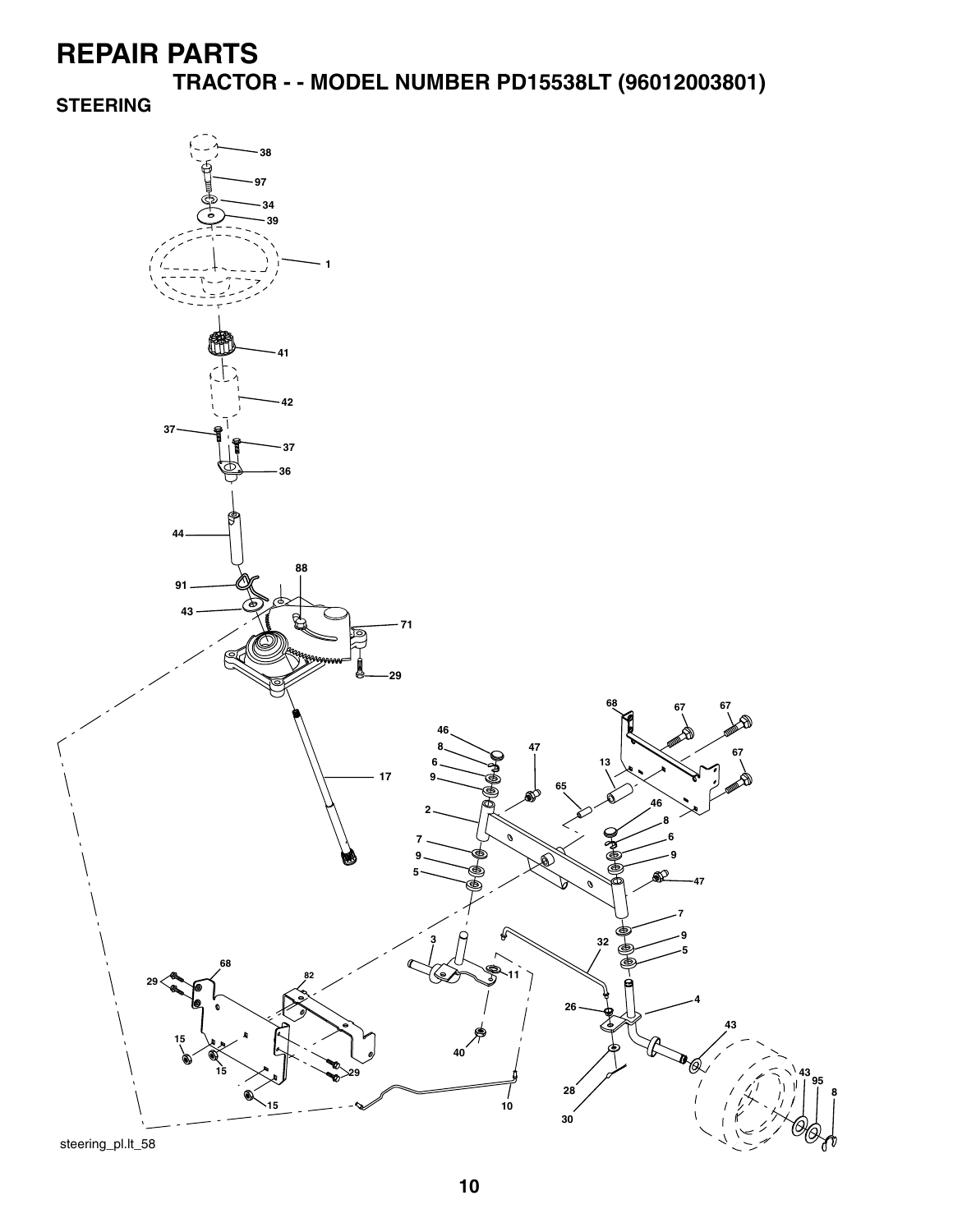**TRACTOR - - MODEL NUMBER PD15538LT (96012003801)**

### **STEERING**

| <b>KEY</b><br>NO. | PART<br>NO.          | <b>DESCRIPTION</b>                                             |
|-------------------|----------------------|----------------------------------------------------------------|
| 1                 | 186780               | <b>Wheel Steering</b>                                          |
| 2                 | 175131               | Axle Asm                                                       |
| 3                 | 169840               | Spindle Asm LH                                                 |
| 4                 | 169839               | Spindle Asm RH                                                 |
| 5                 | 6266H                | <b>Bearing Race Thrust Harden</b>                              |
| 6<br>7            | 121748X              | Washer 25/32 x 1-5/8 x 16 Ga.<br>Washer 27/32 x 1-1/4 x 16 Ga. |
| 8                 | 19272016<br>12000029 | Ring Klip #t5304-75                                            |
| 9                 | 3366R                | <b>Bearing Col Strg Blk</b>                                    |
| 10                | 175121               | Link Drag                                                      |
| 11                | 10040600             | Washer Lock Hvy Hicl Spr 3/8                                   |
| 13                | 136518               | Spacer earing Axle Front                                       |
| 15                | 145212               | <b>Hexflange Lock</b>                                          |
| 17                | 190753               | Shaft Asm Strg                                                 |
| 26                | 126847X              | <b>Bushing Link Drag Blk LR</b>                                |
| 28                | 19131416             | Washer 13/32 x 7/8 x 16 Ga.                                    |
| 29                | 17000612             | Screw 3/8-16 x 3/4                                             |
| 30                | 76020412             | Pin Cotter 1/8 x 3/4 Cad                                       |
| 32<br>34          | 192757               | Rod Tie Wire Form 19 75 Mech                                   |
| 36                | 10040500<br>155099   | Washer Lock Hvy Hicl Spr 5/16<br>Bushing Strg 5/8 Id Dash      |
| 37                | 152927               | Screw                                                          |
| 38                | 192916               | Cap Wheel Steer Ayp                                            |
| 39                | 19113812             | Washer 11/32 ID x 2-3/8 OD x 12 Ga.                            |
| 40                | 73540600             | Nut Crownlock 3/8-24                                           |
| 41                | 186737               | <b>Adaptor Wheel Strg</b>                                      |
| 42                | 145054X428           | Boot Dash Mtl Steering Blk                                     |
| 43                | 121749X              | Washer 25/32 x 1 1/4 x 16 Ga.                                  |
| 44                | 190752               | <b>Extension Steering</b>                                      |
| 46                | 121232X              | Cap Spindle Fr Top Blk                                         |
| 47                | 183226               | <b>Fitting Grease</b>                                          |
| 65<br>67          | 160367               | Spacer Brace Axle<br>Bolt RDHD SQNK 3/8-16 x 2-1/4             |
| 68                | 72110618<br>169827   | Brace Axle                                                     |
| 71                | 175146               | Steering Asm.                                                  |
| 82                | 169835               | <b>Bracket Susp Chassis Front</b>                              |
| 88                | 175118               | Bolt Shoulder 7/16-20                                          |
| 91                | 175553               | <b>Clip Steering</b>                                           |
| 95                | 188967               | Washer Harden .793 x 1.637 x 060                               |
| 97                | 74780564             | Bolt 5/16-18 unc x 4"L Hicl Spr. 5/16                          |

**NOTE:** All component dimensions given in U.S. inches 1 inch =  $25.4$  mm.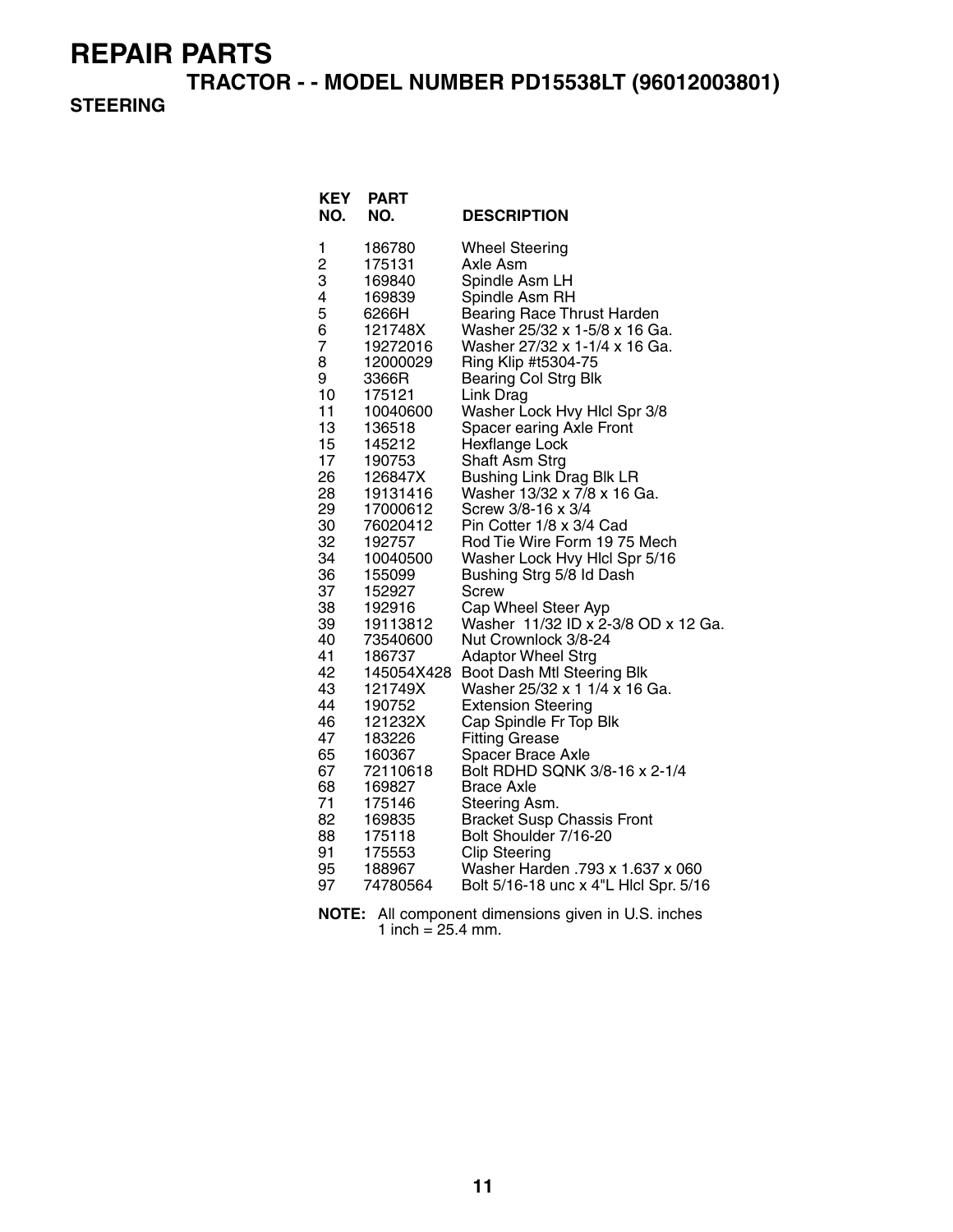**TRACTOR - - MODEL NUMBER PD15538LT (96012003801)**

#### **ENGINE**



- 33 123487X Clamp Hose 37 137040 Line Fuel 20" 38 181654 Plug Drain Oil
- 40 124028X Bushing Snap Nyl Blk Fuel Line<br>44 17670412 Screw Thdrol 1/4-20 x 3/4 Screw Thdrol  $1/\overline{4}$ -20 x 3/4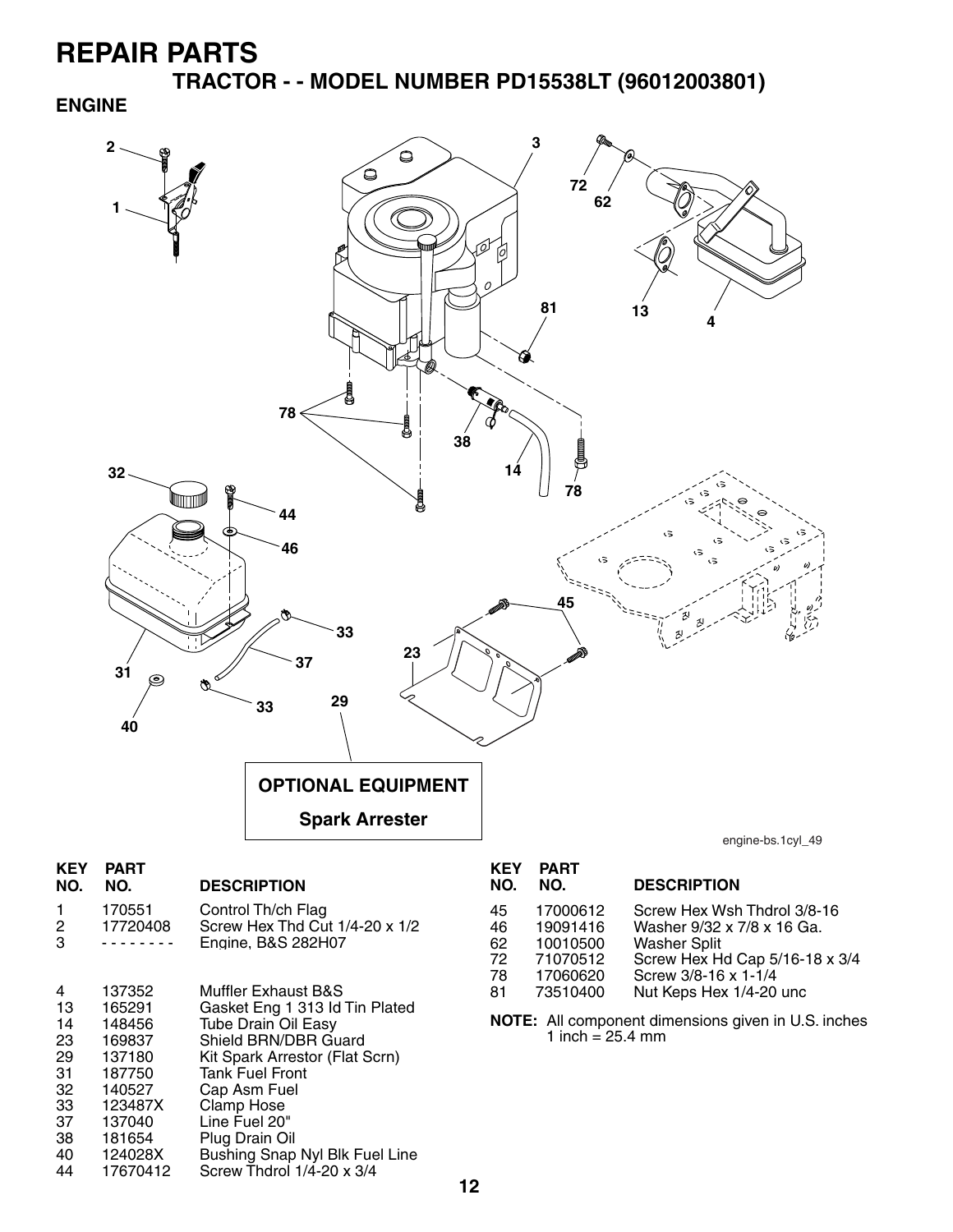**SEAT**

**TRACTOR - - MODEL NUMBER PD15538LT (96012003801)**



| seat It.bolt 1 |  |
|----------------|--|
|----------------|--|

| KEY<br>NO.     | <b>PART</b><br>NO. | <b>DESCRIPTION</b>                 |
|----------------|--------------------|------------------------------------|
|                | 175389             | Seat                               |
| 2              | 140551             | Bracket Seat Pivot                 |
| 3              | 71110616           | Bolt Hex 3/8 - 16 x 1              |
| 4              | 19131610           | Washer 13/32 x 1 x10 Ga.           |
| 5              | 145006             | Clip Push-In Hinged                |
| 6              | 73800600           | Nut Lock Hex w/Ins 3/8 - 16        |
| $\overline{7}$ | 124181X            | Spring Seat Cprsn 2 250 Blk Zi     |
| 8              | 17000616           | Screw 3/8-16 x 1.5                 |
| 9              | 19131614           | Washer 13/32 x 1 x 14 Ga.          |
| 10             | 182493             | Pan Pnt Seat (Blk)                 |
| 12             | 174648             | <b>Bracket Pnt Mounting Switch</b> |
| 13             | 121248X            | <b>Bushing Snap Blk Nyl</b>        |

### **KEY PART DESCRIPTION** 14 72050412 Bolt Rdhd Sht Nk 1/4 - 20 x 1 -1/2 15 134300 Spacer Split .28 x .96<br>16 121250X Spring Cprsn

| 16  | 121250X  | Spring Cprsn                   |
|-----|----------|--------------------------------|
| 17  | 123976X  | Nut Lock 1/4 Lge Flg           |
| 21  | 171852   | Bolt Shoulder 5/16-18 unc-2A   |
| 22. | 73800500 | Nut Lock Hex w/Ins 5/16 - 18   |
| 23  | 71110814 | <b>Bolt Hex</b>                |
| 24  | 19171912 | Washer 17/32 x 1-3/16 x 12 Ga. |
| 25  | 127018X  | Bolt Shoulder 5/16-18 x .62    |
| 26  | 10040800 | Washer Lock Hvy Hicl Spr 1/2   |
|     |          |                                |

**NOTE:** All component dimensions given in U.S. inches 1 inch =  $25.4$  mm.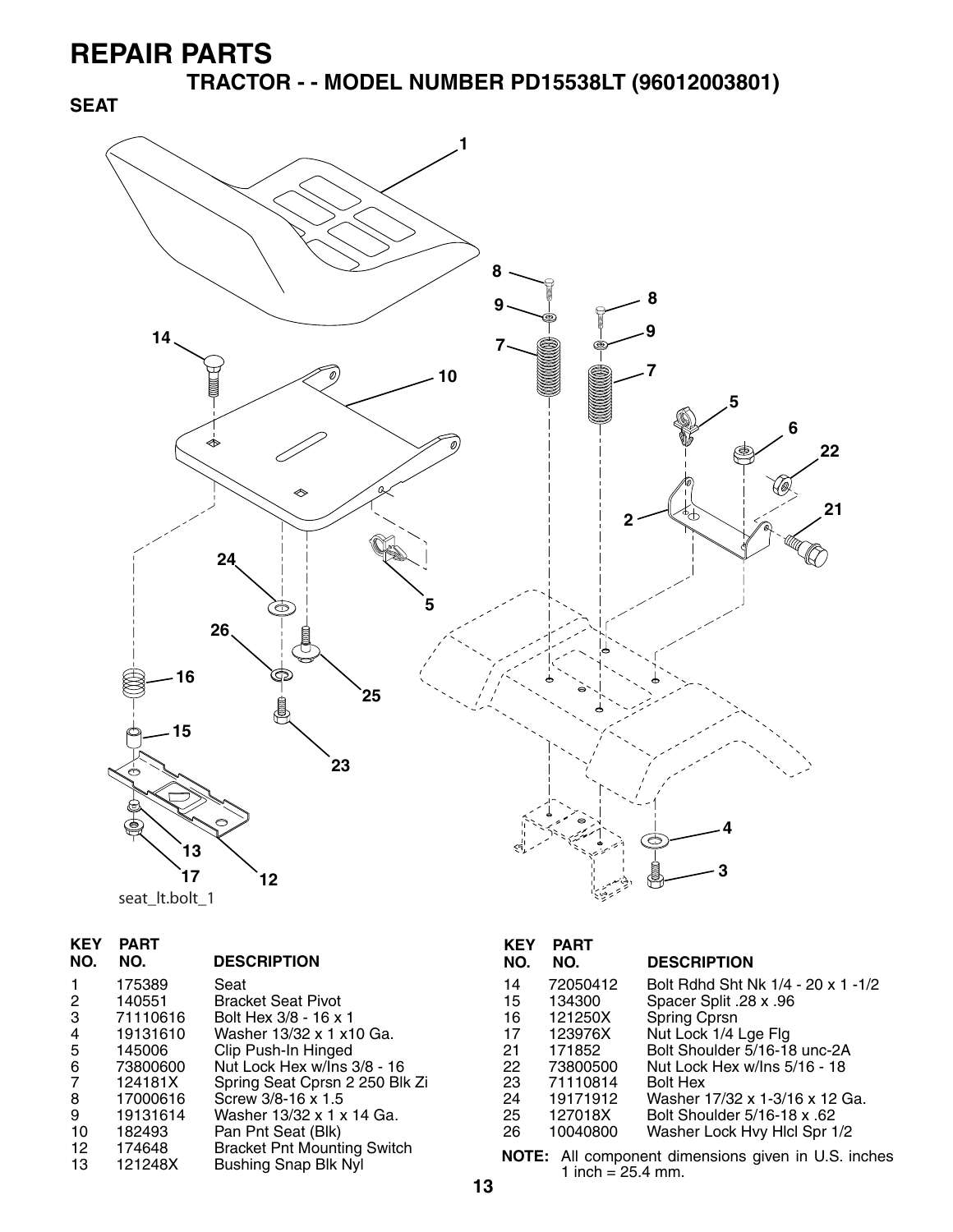**TRACTOR - - MODEL NUMBER PD15538LT (96012003801) MOWER DECK**

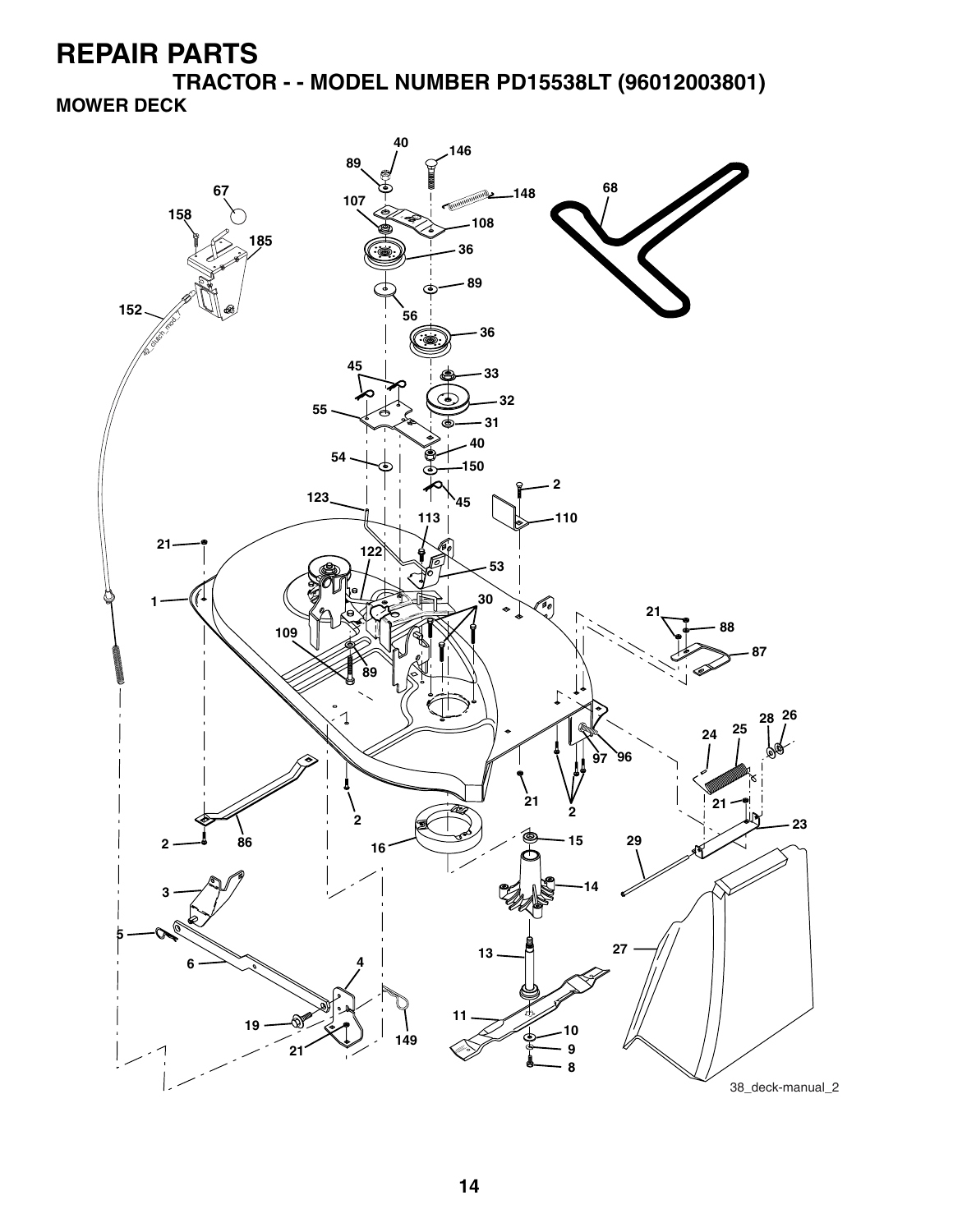# **TRACTOR - - MODEL NUMBER PD15538LT (96012003801)**

### **MOWER DECK**

| <b>KEY</b><br>NO. | <b>PART</b><br>NO. | <b>DESCRIPTION</b>              | <b>KEY</b><br>NO. | <b>PART</b><br>NO. | <b>DESCRIPTION</b>                                         |
|-------------------|--------------------|---------------------------------|-------------------|--------------------|------------------------------------------------------------|
| 1                 | 170280             | <b>Mower Housing Assembly</b>   | 54                | 178515             | Washer, Hardened                                           |
| 2                 | 72140506           | Bolt Carriage 5/16-18 x 3/4     | 55                | 133840             | <b>Idler Arm Assembly</b>                                  |
| 3                 | 138017             | Bracket Asm Fr. Sway Bar        | 56                | 165723             | Spacer, Retainer                                           |
| 4                 | 169970             | Bracket Deck Sway Bar 38"/42"   | 67                | 106932X            | Knob                                                       |
| 5                 | 4939M              | <b>Retainer Spring</b>          | 68                | 144200             | V-Belt, 42" Mower                                          |
| 6                 | 178024             | <b>Bar Sway Deck</b>            | 86                | 7631J              | Runner, LH                                                 |
| 8                 | 850857             | Bolt 3/8-24 x 1.25 Gr. 8        | 87                | 128772             | Runner, RH                                                 |
| 9                 | 10030600           | Washer, Lock 3/8                | 88                | 19111216           | Washer 11/32 x 3/4 x 16 Ga.                                |
| 10                | 140296             | Washer, Hardened                | 89                | 19131311           | Washer 13/32 x 13/16 x 11 Ga.                              |
| 11                | 138497             | <b>Blade Mower</b>              | 96                | 74930620           | Bolt 3/8-16 x 1-1/4 Mulcher                                |
| 13                | 137645             | Shaft Assembly, Mandrel, Vented | 97                | 73930600           | Nut Centerlock 3/8-16 unc                                  |
|                   |                    | (Includes Key Number 6)         | 107               | 133502             | <b>Spacer Retainer</b>                                     |
| 14                | 128774             | Housing, Mandrel, Vented        | 108               | 133503             | Stiffener, Idler Arm                                       |
| 15                | 110485X            | Bearing, Ball, Mandrel          | 109               | 74760640           | Bolt, Hex Hd 3/8-16 x 2-1/2                                |
| 16                | 174493             | Stripper, Vented Mower Deck     | 110               | 142587             | Upstop Deck Front 38"                                      |
| 19                | 132827             | Bolt, Shoulder                  | 113               | 17060512           | Screw 5/16-1/ x 3/4                                        |
| 21                | 73680500           | Nut                             | 122               | 131289             | Rod, Brake LH                                              |
| 23                | 137607             | <b>Bracket, Mower Deflector</b> | 123               | 169971             | Rod, Brake RH                                              |
| 24                | 105304X            | Cap, Sleeve                     | 146               | 165891             | <b>Bolt Carriage Idler</b>                                 |
| 25                | 123713X            | Spring, Torsion, Deflector      | 148               | 169022             | Spring Return Idler                                        |
| 26                | 110452X            | Nut, Push                       | 149               | 165898             | <b>Retainer Spring Yellow</b>                              |
| 27                | 106736X428         | Shield, Deflector               | 150               | 19091210           | Washer 9/32 x 3/4 x 10 Ga.                                 |
| 28                | 19111016           | Washer 11/32 x 5/8 x 16 Ga.     | 152               | 172758             | Clutch Cable 38"/46"                                       |
| 29                | 106735X            | Rod, Hinge                      | 158               | 17720408           | Screw Hex Thd Cut 1/4-20 x 1/2                             |
| 30                | 173984             | Screw Thdrol.                   | 185               | 188234             | Head Asm Cable Clutch                                      |
| 31                | 187690             | Washer, Spacer                  | $\sim$ $\sim$     | 130794             | Mandrel Assembly (Includes Hous-                           |
| 32                | 153532             | Pulley, Mandrel                 |                   |                    | ing, Shaft and Shaft Hardware Only                         |
| 33                | 178342             | Nut, Toplock                    |                   |                    | - Pulley Not Included)                                     |
| 36                | 131494             | Pulley, Idler, Flat             | $ -$              | 170317             | Replacement Mower, Complete                                |
| 40                | 73680600           | Nut, Crownlock 3/8-16 unc       |                   |                    |                                                            |
| 45                | 4497H              | Retainer                        |                   |                    | <b>NOTE:</b> All component dimensions given in U.S. inches |
| 53                | 130840             | <b>Brake Assembly</b>           |                   | 1 inch $= 25.4$ mm |                                                            |